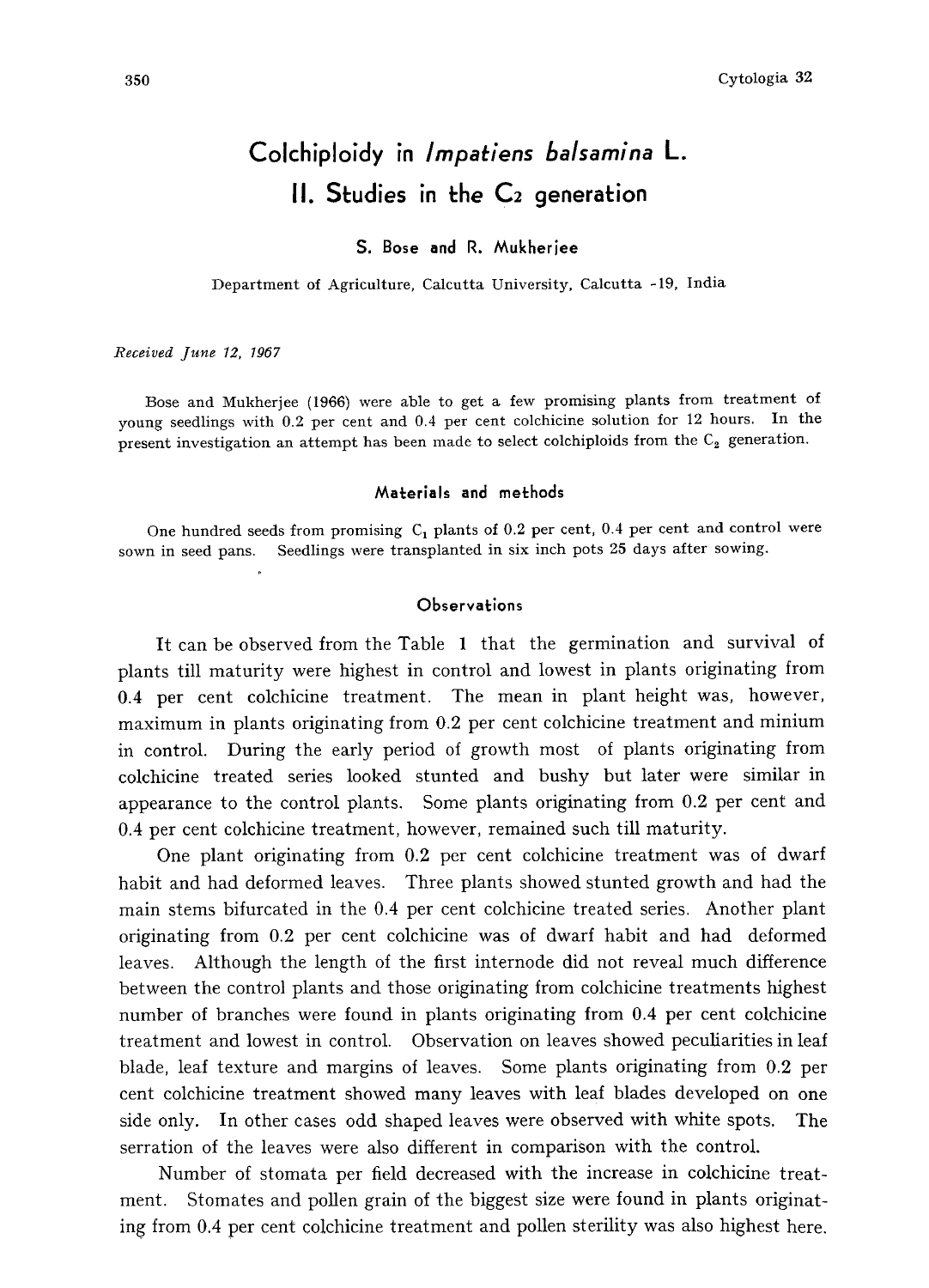Plants originating from colchicine treatment flowered earlier than those of control but flowers of more or less of the same size were found in plants originating from all the treatments. Number of seeds per fruit were also more or less same in all the treatments.

| Treatment                      | Control             | Colchicine                   |                              |
|--------------------------------|---------------------|------------------------------|------------------------------|
| Observations                   | $(Mean \pm S.E.)$   | $0.2\%$<br>$(Mean \pm S.E.)$ | $0.4\%$<br>$(Mean \pm S.E.)$ |
| No. of seeds per treatment     | 100                 | 100                          | 100                          |
| No. of seeds germinated        | 47                  | 41                           | 29                           |
| No. of plants surviving        |                     |                              |                              |
| till maturity                  | 28                  | 24                           | 23                           |
| Percent of control             | 100                 | 85.70                        | 82.14                        |
| Plant height (cm)              | $(39.10 \pm 1.282)$ | $(42.90 \pm 0.877)$          | $(41.99 \pm 0.546)$          |
|                                | $(30.10 - 51.70)$   | $(37,00-48,50)$              | $(36.40 - 45.10)$            |
| Length of the first internode  | $(3.49 \pm 0.086)$  | $(2.99 \pm 0.066)$           | $(3.04 \pm 0.062)$           |
| (c <sub>m</sub> )              | $(2.5 - 4.0)$       | $(2.0 - 3.4)$                | $(2.5 - 3.5)$                |
| No. of branches per plant      | $(4.0 \pm 0.255)$   | $(5.35 \pm 0.232)$           | $(6.90 \pm 0.422)$           |
|                                | $(2 - 7)$           | $(3-7)$                      | $(3-10)$                     |
| No. of stomata per field       | $(32.35 \pm 0.692)$ | $(30.03 \pm 0.793)$          | $(26.48 \pm 0.761)$          |
|                                | $(25-43)$           | $(21 - 40)$                  | $(18-36)$                    |
| Length of stomata              | $(36.17 \pm 0.460)$ | $(43.87 \pm 0.490)$          | $(47.00 \pm 0.264)$          |
| $(\mu)$                        | $(28.00 - 40.00)$   | $(34,00 - 46,00)$            | $(34,00 - 50,00)$            |
| Breadth of stomata             | $(23.05 \pm 0.318)$ | $(34.35 \pm 0.301)$          | $(35.87 \pm 0.398)$          |
| $(\mu)$                        | $(20.00 - 26.00)$   | $(28.00 - 36.00)$            | $(28.00 - 38.00)$            |
| Length of pollen               | $(25.97 \pm 1.473)$ | $(37.96 \pm 0.646)$          | $(40.19 \pm 0.786)$          |
| $(\mu)$                        | $(19.25 - 41.58)$   | $(23.10 - 46.20)$            | $(26.95 - 50.05)$            |
| Breadth of pollen              | $(21.41 \pm 0.509)$ | $(22.60 \pm 0.438)$          | $(23.74 \pm 0.507)$          |
| $(\mu)$                        | $(19.25 - 41.58)$   | $(23.10 - 46.20)$            | $(26.95 - 50.05)$            |
| Percentage of pollen sterility | $(2.86 \pm 0.786)$  | $(4.13 \pm 0.180)$           | $(5.47 \pm 0.636)$           |
|                                | $(2.1 - 4.1)$       | $(2.1 - 6.1)$                | $(2,8-12,4)$                 |
| First date of flowering        | $(65.0 \pm 1.06)$   | $(63.4 \pm 0.75)$            | $(63.6 \pm 0.711)$           |
| (days)                         | $(59 - 72)$         | $(59 - 71)$                  | $(60 - 69)$                  |
| No. of flowers per plant       | $(18.0 \pm 0.710)$  | $(23.0 \pm 1.058)$           | $(28.5 \pm 1.053)$           |
|                                | $(12-23)$           | $(14-36)$                    | $(13 - 35)$                  |
| Diameter of flowers            | $(3.83 \pm 0.034)$  | $(3.58 \pm 0.043)$           | $(3.48 \pm 0.046)$           |
| (c <sub>m</sub> )              | $(3.3 - 4.9)$       | $(2.8 - 4.3)$                | $(2,9-4,2)$                  |
| First date of fruit set        | $(68.45 \pm 1.015)$ | $(66.65 \pm 0.742)$          | $(66, 80 \pm 0.687)$         |
| (days)                         | $(63 - 75)$         | $(62 - 74)$                  | $(63 - 72)$                  |
| No. of seeds per fruit         | $(12.17 \pm 0.584)$ | $(11.86 \pm 0.304)$          | $(12.20 \pm 0.271)$          |
|                                | $(7-19)$            | $(6 - 19)$                   | $(6-16)$                     |

Table 1. Plant growth, flowering and fruiting in  $C_2$  generation of Impatiens balsamina L.

Meiotic chromosome count from control plants showed  $n=7$  chromosomes while  $n=14$  was observed in a few plants originating from 0.2 per cent and in one plant originating from 0.4 per cent colchicine treatment. Unlike the control plants, meitoic irregularities such as univalents, unequal separation of chromosomes at anaphase I and micronuclei were detected in the plants originating from colchicine treatment. While in the control ones regular tetrad formation was noticed, diad, triad, tetrad and pentads were noticed during pollen grain formation in the plants originatng from colchicine treatment.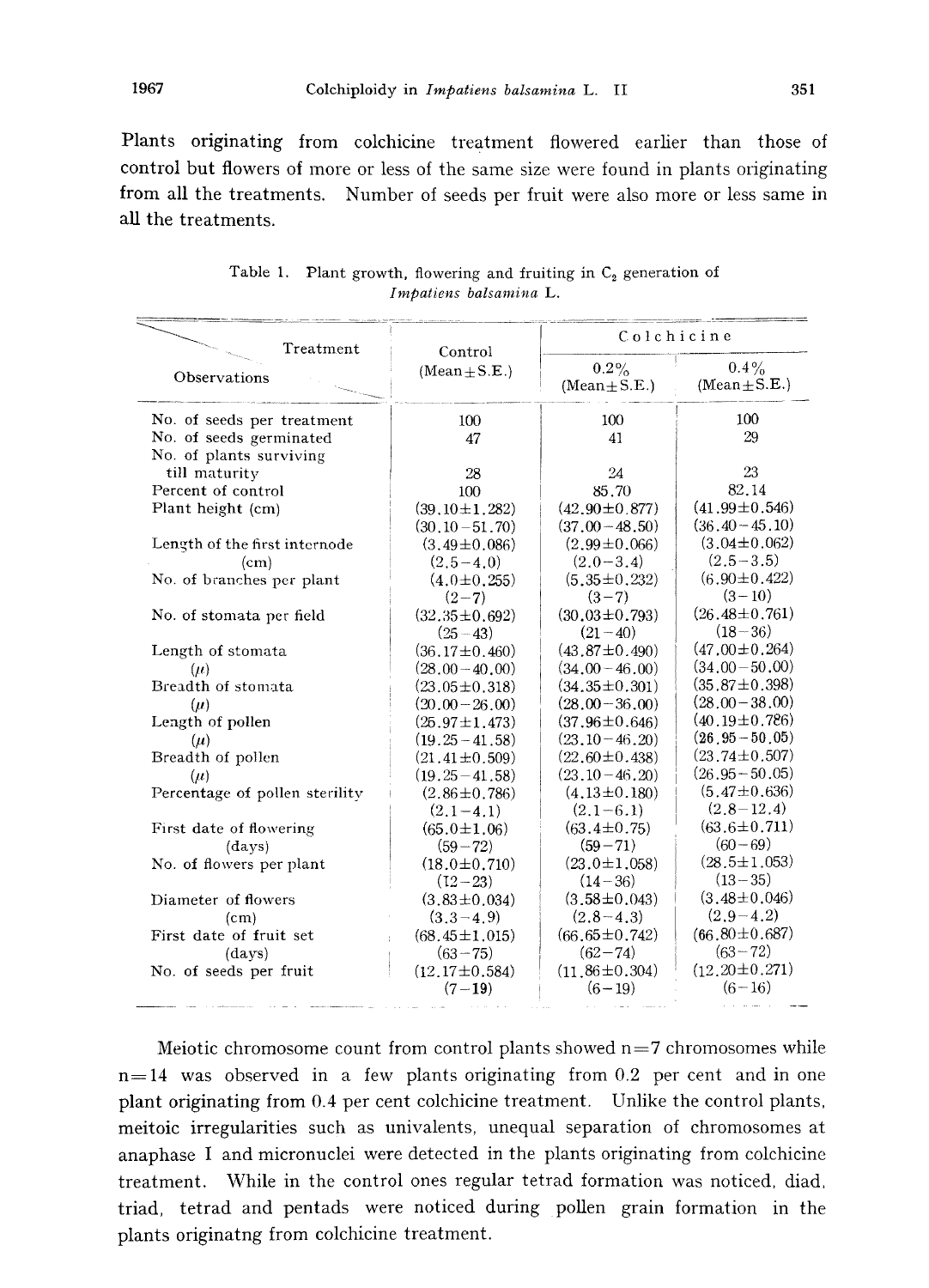## Discussion

It is evident from the above observations that the plants originating from colchicine treatment were the tallest, number of stomates per field was less, stomates and pollen grains were bigger and pollen sterility was higher in comparison with the control. Flower size was, however, the same in control and in those originating from colchicine treatment. It may be pointed out in this connection that because of the difficulty in getting meiotic chromosome count of most of the plants, much reliance has been placed on stomatal frequency and size, pollen sterility and irregularities in meiotic division for the detection of polyploidy.

It may be further pointed out in this connection that because of the limitations in getting meiotic chromosome count of all or most of the plants in colchiploidy work, Eigsti and Dustin (1955) suggested that for the quick detection of polyploidy slow growth of plants, thicker and darker green leaves, bigger size of stomata and pollen grains, high sterility and bigger size of flowers and seeds should be taken into consideration, although they emphasized that the most accurate method of detecting polyploidy is by counting the chromosome number and comparing them with the diploid plants. Bali and Tandon (1957) pointed out that morphological changes and pollen size and sterility are the most reliable criteria for the detection of polyploidy than increase in stomatal size. It may be further pointed out that recently Derman and Diller (1962) determined polyploidy in some bunch grapes by pollen size and leaf characters. They marked 4-4 for plants with larger stomata and pollen grains and 2-4 for the plants which had only larger pollen grains, i.e., internal polyploidy. However, they also emphasized that the real detection of polyploidy should be based on chromosome count.

The regular distribution of chromosomes seen in anaphase I of control plants contributed to normal behaviour in later stages but in the treated ones unequal distribution at anaphase I was seen in many cases which along with the other meiotic irregularities like the formation of multivalents during synapsis, irregular ities in pollen grain formation, disturbances in genotypic balance and physiology of reproduction could be taken as the causes for the finding of high pollen sterility in the treated ones (Darlington 1937, Kostoff 1940 and Elliott 1958).

So far as the morphological effects are concerned, which have been observed in some plants originating from colchicine treatment, it may be pointed out that bifurcation of stem has been explained on the basis of regeneration of affected meristem (Mackey 1951). Bishop and Aadlers (1954) has, however, explained it on the basis of latent expression of chromosomal effect. The dwarf habit of plant has been attributed to physiological causes by Gunckel (1957) who also took into consideration cytological factors associated with physiological changes. Excessive lateral branching has been explained by many to be due to direct bud stimulation (Johnson 1948) but Skoog (1935) has reasoned it to be due to destruction of auxin.

The present study on the  $C_2$  generation in I. balsamina has shown considerable